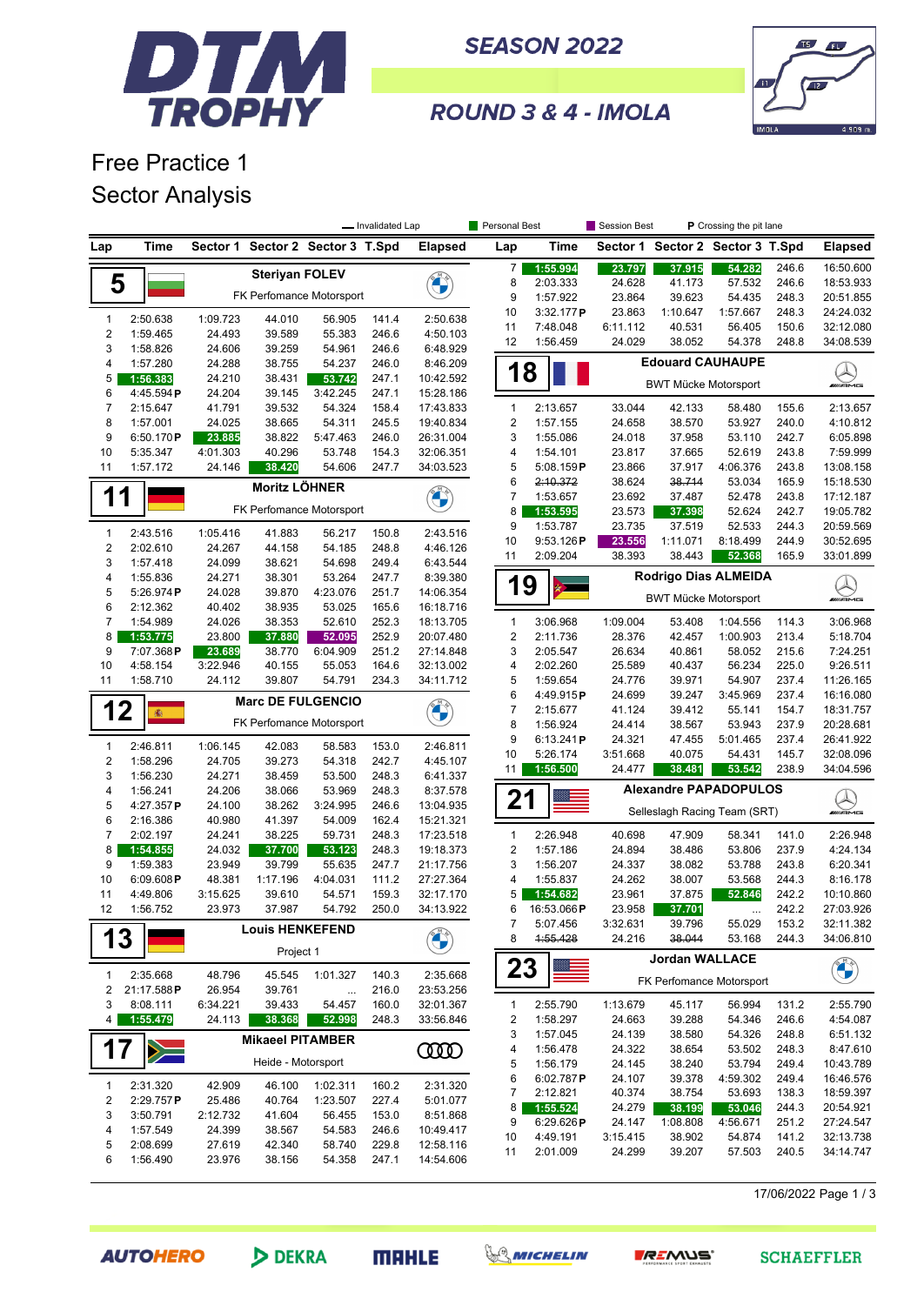

**SEASON 2022** 



ROUND 3 & 4 - IMOLA

## Free Practice 1 Sector Analysis

|                         |                       |                  |                        |                         | - Invalidated Lap |                      | Personal Best                |                       | Session Best                               |                                  | <b>P</b> Crossing the pit lane |                |                        |
|-------------------------|-----------------------|------------------|------------------------|-------------------------|-------------------|----------------------|------------------------------|-----------------------|--------------------------------------------|----------------------------------|--------------------------------|----------------|------------------------|
| Lap                     | Time                  | Sector 1         |                        | Sector 2 Sector 3 T.Spd |                   | <b>Elapsed</b>       | Lap                          | Time                  |                                            | Sector 1 Sector 2 Sector 3 T.Spd |                                |                | <b>Elapsed</b>         |
|                         |                       |                  | <b>Daniel GREGOR</b>   |                         |                   |                      |                              |                       |                                            | <b>Sophie HOFMANN</b>            |                                |                |                        |
| 25                      |                       |                  | KÜS Team Bernhard      |                         |                   | PORSCHE              | 48                           |                       |                                            | Heide - Motorsport               |                                |                | ŒŒ                     |
| 1                       | 2:33.326              | 51.759           | 43.519                 | 58.048                  | 164.9             | 2:33.326             | $\mathbf{1}$                 | 2:32.290              | 42.127                                     | 47.686                           | 1:02.477                       | 145.6          | 2:32.290               |
| $\overline{2}$          | 1:57.207              | 24.716           | 38.519                 | 53.972                  | 248.3             | 4:30.533             | $\sqrt{2}$                   | 2:03.181              | 25.887                                     | 40.971                           | 56.323                         | 219.5          | 4:35.471               |
| 3                       | 1:56.157              | 24.040           | 37.997                 | 54.120                  | 248.3             | 6:26.690             | 3                            | 2:02.580              | 25.136                                     | 40.202                           | 57.242                         | 235.3          | 6:38.051               |
| 4                       | 1:57.475              | 25.539           | 37.860                 | 54.076                  | 251.2             | 8:24.165             | 4                            | 2:00.560              | 25.024                                     | 39.831                           | 55.705                         | 248.8          | 8:38.611               |
| 5                       | 1:55.138              | 23.997           | 37.773                 | 53.368                  | 248.8             | 10:19.303            | 5                            | 2:00.305              | 24.540                                     | 39.750                           | 56.015                         | 250.6          | 10:38.916              |
| 6                       | 1:54.595              | 23.825           | 37.504                 | 53.266                  | 250.0             | 12:13.898            | 6                            | 2:21.836P             | 25.815                                     | 42.103                           | 1:13.918                       | 247.1          | 13:00.752              |
| $\overline{7}$          | 1:53.982              | 23.725           | 37.604                 | 52.653                  | 248.8             | 14:07.880            | $\overline{7}$               | 4:15.415              | 2:37.855                                   | 43.246                           | 54.314                         | 127.7          | 17:16.167              |
| 8                       | 2:15.178P             | 23.996           | 37.827                 | 1:13.355                | 248.3             | 16:23.058            | 8                            | 1:58.018              | 24.434                                     | 39.325                           | 54.259                         | 247.7          | 19:14.185              |
| 9                       | 6:25.835P             | 4:19.776         | 39.939                 | 1:26.120                | 163.6             | 22:48.893            | 9                            | 2:06.017              | 24.535                                     | 40.151                           | 1:01.331                       | 247.7          | 21:20.202              |
|                         |                       |                  | <b>Ricky CAPO</b>      |                         |                   | E.                   | 10                           | 4:08.166P             | 48.290                                     | 1:15.903                         | 2:03.973                       | 132.5          | 25:28.368              |
| 26                      | ैं<br>राज्य           |                  | KÜS Team Bernhard      |                         |                   | PORSCHE              | 11<br>12                     | 6:44.023              | 5:08.394<br>40.362<br>55.267<br>149.6      |                                  |                                | 32:12.391      |                        |
|                         |                       |                  |                        |                         |                   |                      |                              | 2:00.011              | 24.360                                     | 39.951<br><b>Jacob RIEGEL</b>    | 55.700                         | 240.0          | 34:12.402              |
| 1<br>$\overline{2}$     | 2:53.854P<br>2:15.725 | 49.692<br>40.561 | 45.217<br>39.974       | 1:18.945<br>55.190      | 154.1<br>145.6    | 2:53.854<br>5:09.579 | 63                           |                       |                                            |                                  |                                |                |                        |
| 3                       | 1:58.051              | 24.570           | 38.700                 | 54.781                  | 249.4             | 7:07.630             |                              |                       |                                            | Speed Monkeys                    |                                |                |                        |
| 4                       | 1:56.760              | 24.307           | 38.418                 | 54.035                  | 250.0             | 9:04.390             | $\mathbf{1}$                 | 4:01.795P             | 51.159                                     | 45.024                           | 2:25.612                       | 140.6          | 4:01.795               |
| 5                       | 1:56.120              | 24.113           | 38.353                 | 53.654                  | 251.2             | 11:00.510            | $\overline{2}$               | 2:22.740              | 41.283                                     | 41.348                           | 1:00.109                       | 163.9          | 6:24.535               |
| 6                       | 1:55.601              | 24.059           | 38.048                 | 53.494                  | 251.7             | 12:56.111            | 3                            | 2:01.592              | 25.257                                     | 39.851                           | 56.484                         | 243.8          | 8:26.127               |
| $\overline{7}$          | 1:54.800              | 23.915           | 38.064                 | 52.821                  | 250.6             | 14:50.911            | 4                            | 1:57.507              | 24.673                                     | 38.629                           | 54.205                         | 246.6          | 10:23.634              |
| 8                       | 1:54.472              | 23.839           | 37.658                 | 52.975                  | 251.2             | 16:45.383            | 5                            | 1:56.427              | 24.437                                     | 38.340                           | 53.650                         | 247.1          | 12:20.061              |
| 9                       | 1:54.306              | 23.689           | 37.834                 | 52.783                  | 250.6             | 18:39.689            | 6                            | 4:20.231P             | 24.163                                     | 40.690                           | 3:15.378                       | 247.1          | 16:40.292              |
|                         |                       |                  | Thiago VIVACQUA        |                         |                   |                      | $\overline{7}$               | 2:11.887              | 40.352                                     | 38.093                           | 53.442                         | 163.9          | 18:52.179              |
| 31                      | $\bullet$             |                  |                        |                         |                   | <b>COOD</b>          | 8                            | 1:56.909              | 24.234                                     | 39.663                           | 53.012                         | 247.7          | 20:49.088              |
|                         |                       |                  | Heide - Motorsport     |                         |                   |                      | 9                            | 7:16.876P             | 24.142                                     | 1:10.621                         | 5:42.113                       | 247.7          | 28:05.964              |
| 1                       | 2:30.643              | 39.812           | 48.251                 | 1:02.580                | 148.6             | 2:30.643             | 10                           | 4:14.260              | 2:41.439                                   | 39.602                           | 53.219                         | 144.0          | 32:20.224              |
| $\sqrt{2}$              | 2:19.182P             | 25.553           | 39.979                 | 1:13.650                | 226.9             | 4:49.825             | 11                           | 1:56.747              | 24.079                                     | 38.098                           | 54.570                         | 251.7          | 34:16.971              |
| 3                       | 3:27.273              | 1:51.051         | 42.765                 | 53.457                  | 166.2             | 8:17.098             |                              |                       |                                            | <b>J.P. SOUTHERN</b>             |                                |                |                        |
| 4                       | 1:55.027              | 24.213           | 37.761                 | 53.053                  | 250.6             | 10:12.125            | 77                           |                       |                                            | EastSide Motorsport              |                                |                | ഝ                      |
| 5                       | 1:53.530              | 23.660           | 37.484                 | 52.386                  | 251.2             | 12:05.655            |                              |                       |                                            |                                  |                                |                |                        |
| 6                       | 2:07.206              | 26.507           | 39.244                 | 1:01.455                | 176.2             | 14:12.861            | $\mathbf{1}$                 | 4:03.232P             | 38.103                                     | 49.354                           | 2:35.775                       | 161.4          | 4:03.232               |
| 7                       | 1:53.840              | 23.752           | 37.510                 | 52.578                  | 250.6             | 16:06.701            | $\overline{2}$               | 2:19.796              | 40.473                                     | 41.401                           | 57.922                         | 168.2          | 6:23.028               |
| 8                       | 1:53.730              | 23.848           | 37.381                 | 52.501                  | 249.4             | 18:00.431            | 3                            | 1:55.585              | 23.995                                     | 38.452                           | 53.138                         | 248.3          | 8:18.613               |
| 9                       | 1:56.309              | 24.123           | 39.510                 | 52.676                  | 248.8             | 19:56.740            | 4                            | 1:54.710              | 23.908                                     | 38.004                           | 52.798                         | 250.0          | 10:13.323              |
| 10                      | 3:41.157P             | 23.704           | 37.491                 | 2:39.962                | 249.4             | 23:37.897            | 5                            | 1:53.380              | 23.640                                     | 37.264                           | 52.476                         | 250.6          | 12:06.703              |
| 11                      | 8:37.828<br>2:04.099  | 6:53.707         | 43.220                 | 1:00.901                | 157.9             | 32:15.725            | 6<br>7                       | 2:04.341              | 25.126                                     | 41.793                           | 57.422                         | 248.8          | 14:11.044              |
| 12                      |                       | 23.986           | 38.182                 | 1:01.931                | 250.0             | 34:19.824            | 8                            | 1:54.920<br>5:25.268P | 23.764<br>26.188                           | 37.579<br>39.442                 | 53.577<br>4:19.638             | 248.3<br>205.3 | 16:05.964<br>21:31.232 |
| 34                      |                       |                  | <b>Theo OEVERHAUS</b>  |                         |                   |                      | 9                            | 10:26.394             | 8:52.546                                   | 39.296                           | 54.552                         | 139.4          | 31:57.626              |
|                         |                       |                  | Walkenhorst Motorsport |                         |                   |                      | 10                           | 1:54.909              | 24.173                                     | 37.589                           | 53.147                         | 245.5          | 33:52.535              |
|                         |                       |                  |                        |                         |                   |                      |                              |                       |                                            |                                  |                                |                |                        |
| 1                       | 3:50.205              | 2:08.810         | 43.318                 | 58.077                  | 142.5             | 3:50.205             | ⌒<br>90                      | $\bullet$             |                                            | <b>Tim HEINEMANN</b>             |                                |                | $\bigcirc$             |
| $\overline{\mathbf{c}}$ | 1:58.986              | 25.178           | 39.392                 | 54.416                  | 244.3             | 5:49.191             |                              |                       | ta Gazoo Racing Germany powered by Ring Ra |                                  |                                |                |                        |
| 3                       | 1:57.062<br>1:55.522  | 24.353           | 38.611                 | 54.098                  | 246.0             | 7:46.253<br>9:41.775 |                              |                       |                                            |                                  |                                |                |                        |
| 4<br>5                  | 1:55.176              | 24.042<br>24.069 | 38.541<br>38.145       | 52.939<br>52.962        | 246.6<br>246.0    | 11:36.951            | 1<br>$\overline{\mathbf{c}}$ | 5:44.798<br>2:08.354  | 4:00.496<br>25.920                         | 44.262<br>42.842                 | 1:00.040<br>59.592             | 151.0<br>228.8 | 5:44.798<br>7:53.152   |
| 6                       | 1:54.530              | 23.815           | 37.927                 | 52.788                  | 248.3             | 13:31.481            | 3                            | 1:57.429              | 24.552                                     | 38.580                           | 54.297                         | 235.8          | 9:50.581               |
| 7                       | 1:54.230              | 23.884           | 37.969                 | 52.377                  | 247.1             | 15:25.711            | 4                            | 1:57.136              | 24.409                                     | 38.655                           | 54.072                         | 235.3          | 11:47.717              |
| 8                       | 15:45.314P            | 23.908           | 37.885                 |                         | 248.8             | 31:11.025            | 5                            | 6:54.979P             | 24.354                                     | 38.207                           | 5:52.418                       | 235.8          | 18:42.696              |
| 9                       | 2:11.522              | 40.201           | 38.641                 | 52.680                  | 165.1             | 33:22.547            | 6                            | 2:15.232              | 42.287                                     | 39.163                           | 53.782                         | 156.3          | 20:57.928              |
|                         |                       |                  | <b>Colin CARESANI</b>  |                         |                   |                      | 7                            | $9:07.198$ P          | 24.429                                     | 1:10.996                         | 7:31.773                       | 235.8          | 30:05.126              |
| 47                      |                       |                  |                        |                         |                   | <b>CALLES</b>        | 8                            | 2:13.383              | 40.983                                     | 38.583                           | 53.817                         | 156.5          | 32:18.509              |
|                         |                       |                  | Project 1              |                         |                   |                      | 9                            | 1:57.512              | 24.233                                     | 38.254                           | 55.025                         | 238.4          | 34:16.021              |
| 1                       | 2:34.963              | 47.202           | 46.372                 | 1:01.389                | 150.0             | 2:34.963             |                              |                       |                                            | <b>Nick HANCKE</b>               |                                |                |                        |
| $\overline{\mathbf{c}}$ | 2:07.158              | 25.839           | 40.300                 | 1:01.019                | 216.4             | 4:42.121             | 99                           |                       |                                            |                                  |                                |                |                        |
| 3                       | 18:05.347P            | 29.570           | 49.722                 |                         | 248.3             | 22:47.468            |                              |                       |                                            | <b>Speed Monkeys</b>             |                                |                |                        |
| 4                       | 9:12.059              | 7:38.724         | 39.077                 | 54.258                  | 164.1             | 31:59.527            | $\mathbf{1}$                 | 2:38.792              | 53.189                                     | 44.242                           | 1:01.361                       | 130.3          | 2:38.792               |
| 5                       | 1:55.349              | 24.089           | 38.051                 | 53.209                  | 246.0             | 33:54.876            | $\overline{\mathbf{c}}$      | 2:00.771              | 25.225                                     | 40.500                           | 55.046                         | 230.3          | 4:39.563               |

17/06/2022 Page 2 / 3

**AUTOHERO** 



**MRHLE**